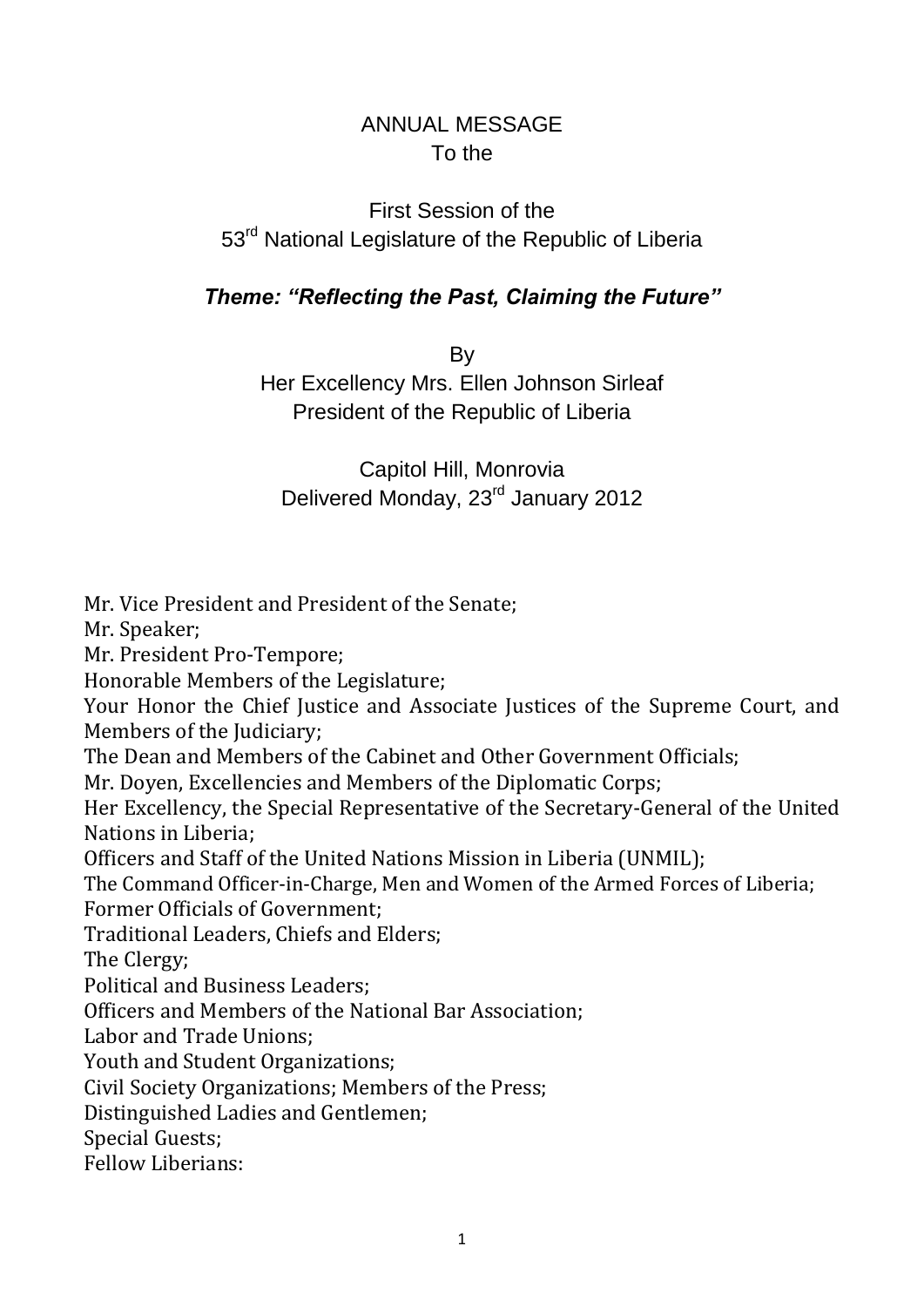#### *INTRODUCTION*

As we celebrate the beginning of the New Year, we must again give praise and thanks to Almighty God for his guidance and protection of our country and its people. In memory of the dear dead departed, who are no longer with us, I ask you to join me in a moment of silent meditation.

Thank you.

**Honorable Legislators**: A week ago, we gathered at this Capitol for the swearing-in of the President and Vice President of our Republic to a second term in office – the first successful, peaceful democratic transition seen in our country in twenty years. In that Inaugural Address, we called upon the Liberian people to be patriotic, to put country first and to defend the tenets of freedom and democracy that are vital to our prosperity.

One week on, we gather once more, in compliance with the constitutional requirement, to deliver an Annual Message on the administration's legislative program and the state of our nation. It is an honor to perform this duty for the seventh time overall, and for the first time of our second term. Subsequently, we will submit to your honorable body a full operational report and reference document on the progress made and the challenges faced during the past six years.

**Mr. Vice President, Mr. Speaker, Mr. President Pro-Tempore, Honorable Legislators:** I can report to you that Liberia is poised for prosperity. We have laid a strong foundation, we have faced the crossroads and chosen the path of peace, and we stand here today ready to reap the rewards and embrace a new Liberia.

Going beyond that which is required by law, I intend, in this Message, to focus on the new Liberia – the legacy of our generation – the themes I highlighted in my Inaugural Address. My administration will spend the next six years making the government and economy work for our people by reducing inequities, ensuring equal opportunity and providing guarantees of social justice. This is true reconciliation. We will also address more urgent issues that have resulted from tensions, war and marginalization over the years. These include land reform, ethnic strife and inadequate communication between the Government and the people.

**My fellow Liberians:** Our historic election reminded us that we are all part of something greater – something more than individuals, communities, parties or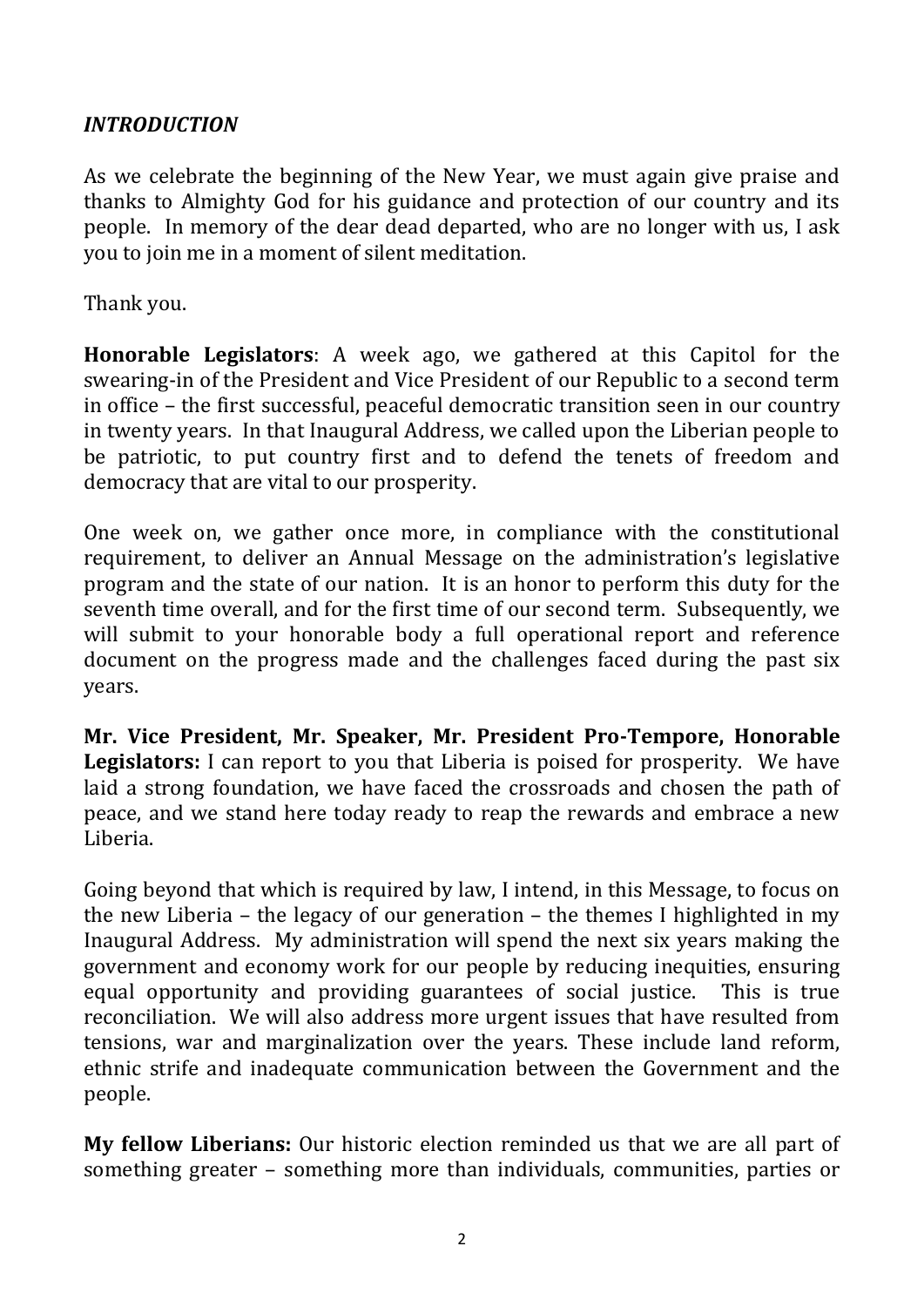tribes. We belong to a family, citizens of a proud nation and we are bound together by a common destiny. As I said last week, there is no country, no society, no people in human history who have advanced only on the actions of their leaders. Every successful society has attained that success because each individual member played a role, made a contribution. Liberia will only move forward on the hard work of Liberians, and this is the essence of patriotism, this is the essence of love for our common patrimony, Liberia, our only home. Under my administration, the government will do all it can to make this possible, but we cannot do it alone. The people, our people – you, Honorable Legislators, you, my fellow citizens, must play the leading role in our next chapter of national renewal.

#### **LEGISLATIVE AGENDA**

**Mr. Vice President and President of the Senate:** You have been a steadfast and dependable partner and confidante as we have taken this journey for re-election and now commencing, together as a team, our second term of office. Thank you for your invaluable oversight and guidance in governance of the State.

**Mr. Speaker, Mr. President Pro-Tempore, Honorable Members of the Legislature:** Congratulations to you Mr. Speaker, on winning your legislative seat and the confidence of your colleagues for a second stint as Speaker of the House. Mr. Senate Pro-Tempore: congratulations, too, on your victory. We look forward to a close working relationship with the leadership of the 53rd Legislature, just as we had with the 52nd.

I want to congratulate the members of the 52nd Legislature who were re-elected to this body and, in the same vein, to thank, on behalf of the Liberian people, former legislators. It was my honor and privilege to serve the Liberian people with you over the first term. Thank you for your service to the nation, and especially for your diligence in enacting over 125 pieces of legislation into law. In welcoming the incoming members, let me express the hope that we can continue to make tremendous progress together in consolidating the peace, advancing our development agenda and bringing prosperity to our people. The strength of our democratic process will be measured by the coordination and independence of the three branches of Government.

**Honorable Speaker, Members of the Legislature**: I am pleased to note that during the Sixth and final Session of the 52nd Legislature, my Office submitted seventeen bills for enactment. Ten were decided upon, and were among thirty bills approved by you and submitted to my Office for approval. It is my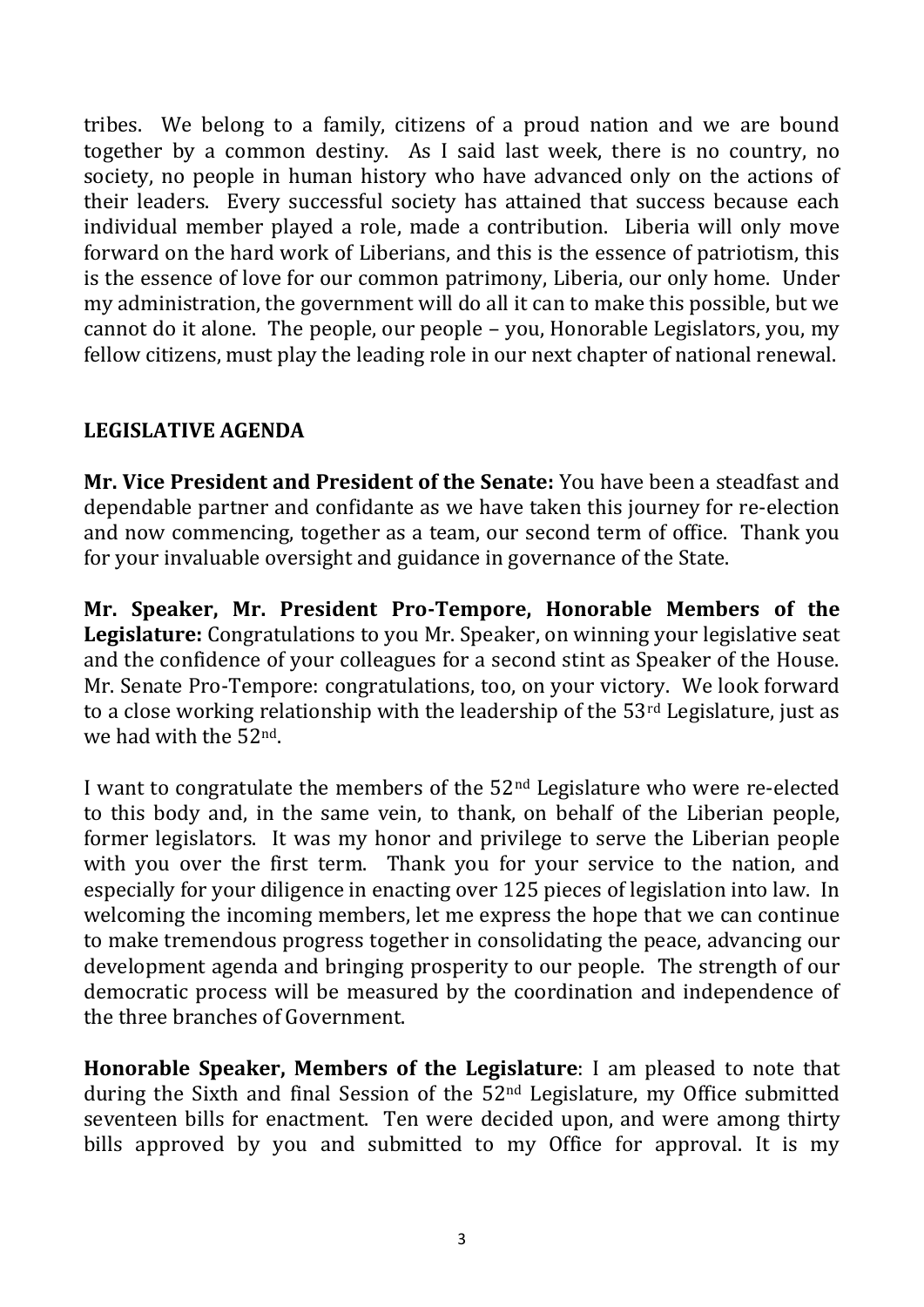understanding that the remaining seven, along with other bills previously submitted, are in Committee Rooms.

These Bills, important to the reconstruction of our nation, include: A Bill to Protect Whistleblowers; A Bill for Establishment of the Rural and Renewable Energy Agency; The Decent Work Bill - our new labor law; A Bill of the Legislature to prescribe A Code of Conduct for all public servants of the three branches of Government of Liberia and parastatal bodies; An Amendment to the LACC Act; A Bill to Amend Chapter 4, Subchapter C, Parts I and II of the Domestic Relations Laws relating to Adoption; A Bill Adopting a New Payment System for Liberia; A Bill to Amend Chapter 12 and 18 of the Judiciary Laws; Chapter 7 and 22 of the Civil Procedure Law; Chapter 20 and 23 of the Criminal Procedure Law; and Chapter 50 of the Penal Law; inter alia, relating to Juries, Jurisdiction of Magistrates' Court, and Sentencing, among others. As required by law, I will be resubmitting these Bills, and I hope that you will play your part in enacting them into law speedily.

We also seek your usual support and cooperation for the enactment of draft legislation we will be submitting before you, which have significant implications for the achievement of our goal of national renewal and for the protection of our people. These include, but are not limited to: the National Insurance Act; the National Insurance Commission Act; the revised Act providing for Retirement Pension for the elected officials and political appointees who have served their country; the Copyright Act of Liberia; the Industrial Property Act; the State-Owned Enterprises Act; and an Act to Re-organize the Executive Branch of Government which, when enacted, will enable us to enhance efficiency, reduce duplication, conserve resources, and promote our national development agenda.

**Mr. Speaker and Mr. President Pro-Tempore:** My government will continue to work closely with the Legislative Branch in ratifying instruments that will continue to advance our national agenda and raise the profile of Liberia in this region and the world.

#### **THE ECONOMY: A CLIMATE FOR PROSPERITY**

**Honorable Legislators**: As you are aware, we inherited a heavily indebted country and immediately set out to relieve our people of that burden. But more than anything, we committed ourselves to creating the structures and institutions for responsibly managing our public finances. We have not wavered in that commitment.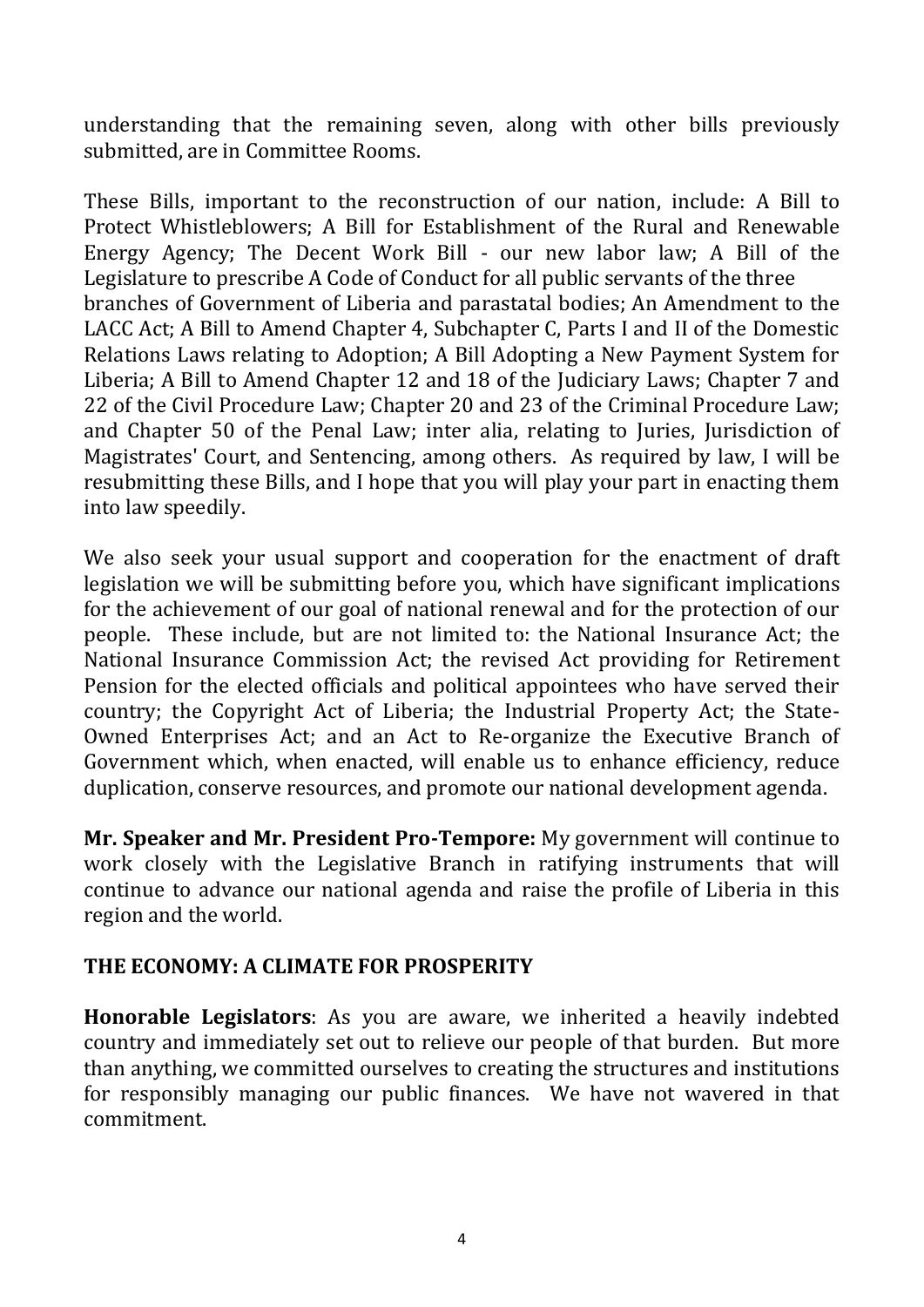Over the last year, due to the effects of climate change and European financial contagion, we witnessed the beginnings of worsening economic conditions around the world. I am pleased to report that despite these global disruptions, the Liberian economy continued its strong six-year growth, providing more jobs and incomes for Liberians.

We expect the final GDP growth for 2011 to be at least 7 percent, helped in no small part by the restart of iron-ore exportation. A higher level, about 9 percent, is expected in 2012. In the midst of a looming global recession, this is no small achievement. Over the last year, our economy has doubled and has been recognized as one of the fastest growing economies of the world. At the same time inflation, which averaged around 7.5 percent for 2011, has been decreasing and is expected to reduce to 4-5 percent in 2012 based on an expected fall in commodity prices. A growing economy and declining inflation mean that our people have more money to spend and the value of this money is retained.

Looking ahead, operations from iron-ore mining, logging, smallholder farmers, and small and medium enterprises (SMEs) are expected to reinforce growth in the coming year, and to sustain higher rates of growth over the medium term.

Our government budgets continue to grow. Total projected revenue for fiscal year 2011/2012 stood at US\$516 million – 32 percent above the revenue generated in fiscal year 2010-2011, over US\$127 million more than for 2010. In six short years, our national budget has quadrupled. Our partners are also more confident in our use of this money. As a consequence, direct budget support grew to almost \$40.3 million in 2011 from \$1 million in 2006, with the European Union (EU) as the main contributor.

To show our commitment to longer-term economic planning, this year we are moving to a three-year budget cycle. We will thus be in a better position to complete long-term infrastructure projects such as roads and hospitals, because we will be able set aside money for them over a three-year period.

The multiyear budget preparation process of fiscal years 2012/13 to 2014/15 has commenced with the Budget Formulation Calendar being finalized and initial resource envelope developed. The Finance Ministry has commenced the preparation of the third Budget Framework Paper which will align government budget process with the national development agenda.

The period January to December 9, 2011 accounted for a total government expenditure of US\$385.70 million, 39.2 percent more than the previous year's expenditure. The increase in fiscal space has enabled targeted public investments in the core and project budgets.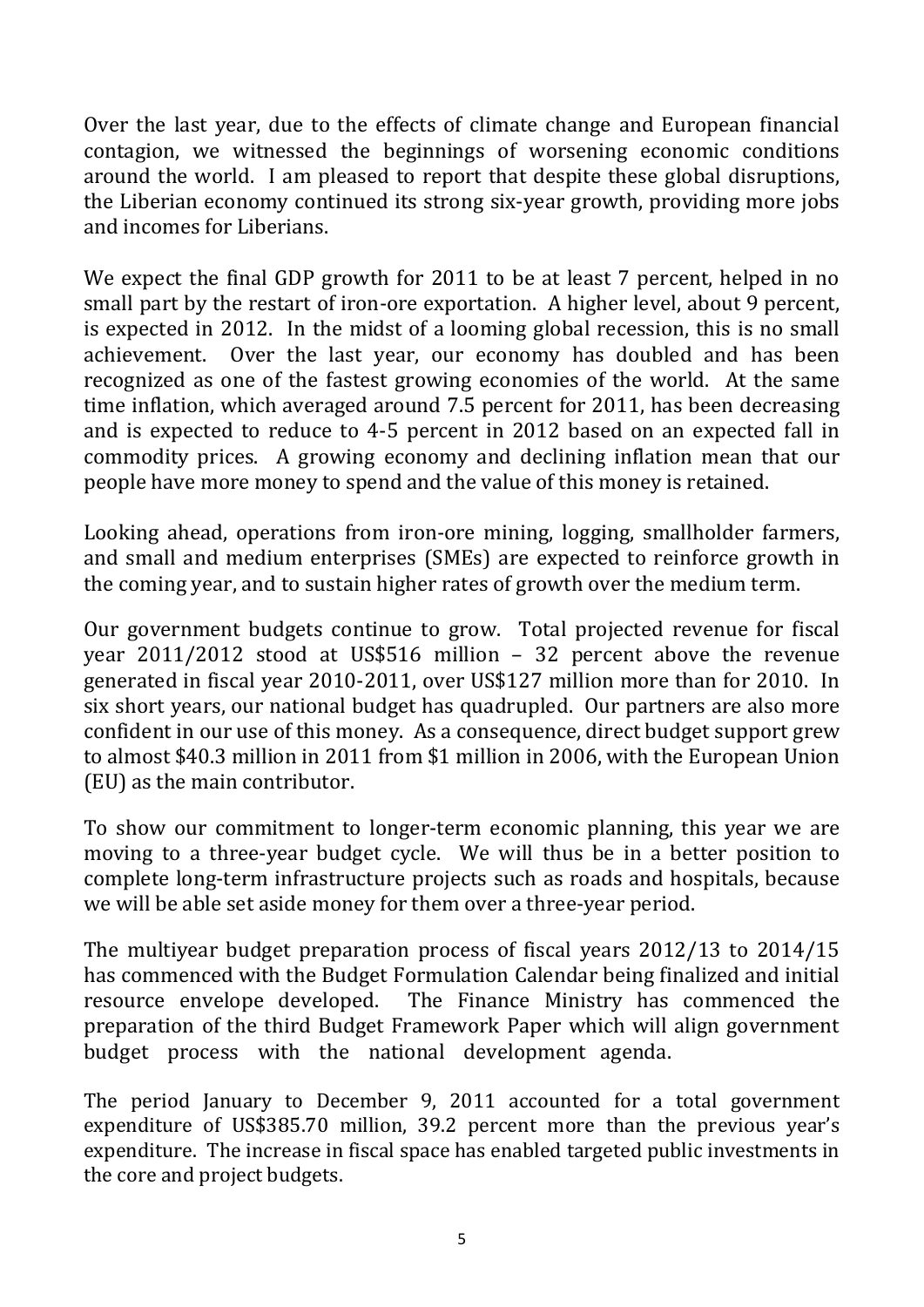In fiscal year 2011/2012, our government has committed 8 percent of the national budget, through the Project Budget, to public investments through programs and capital expenditure. In addition, another 12 percent of the core budget is targeted at capital expenditure.

Accordingly, we have managed to spend more resources targeting the key areas for development: education, health and infrastructure, which have consistently received above average rates of expenditure growth of 5.4 percent each year. Since 2006, we have made significant progress on ensuring transparency and accountability in our expenditure allocations and management in these sectors have seen almost 42 times more funding than they did when our government first came into office. This is an achievement of which we can all be proud. We have made government serve the people, and targeted our resources to invest in our people.

The foreign exchange reserves position of the Central Bank of Liberia (CBL) remains strong. It increased to US\$327.1 million at end-December 2011, from US\$288.1 million over the same period in 2010. The build-up of reserves has placed the CBL in a better position to help maintain the value of the Liberian dollar, serve as a bank of last resort and support a stable macroeconomic environment for growth, development and social progress.

The banking sector continues to expand. There are now nine banks operating in the country, with 78 branches. Ten of the fifteen counties now have at least one bank branch. Total loans and advances increased by 28 percent, to L\$15.7 billion by end-November 2011, compared with the same period in 2010. Credit to the private sector was 34.4 percent of GDP in the year 2011.

There is still, however, the problem of a high interest rate and the number of nonperforming loans. This hurts the profitability of banks and makes it harder for the public to access credit. The Central Bank has done much, and will continue to do more to make credit available to the public. The public, for its part, has a responsibility to repay the banks, and the courts have a responsibility to act quickly and fairly in the judgment of defaulters.

The CBL also launched a credit stimulus initiative for Liberian-owned businesses, making US\$5 million available for soft lending. So far, some 29 Liberian-owned businesses have benefited from this initiative, employing 2,700 individuals either as employees or independent contractors. Just a few days ago, the CBL made funding, equivalent to about US\$2.7 million, available to the microfinance sector for soft lending, and plans are under way to inject additional resources into the economy for agriculture and general Liberian-owned businesses. These are resources of the CBL at work for the economy. If this nationwide project is to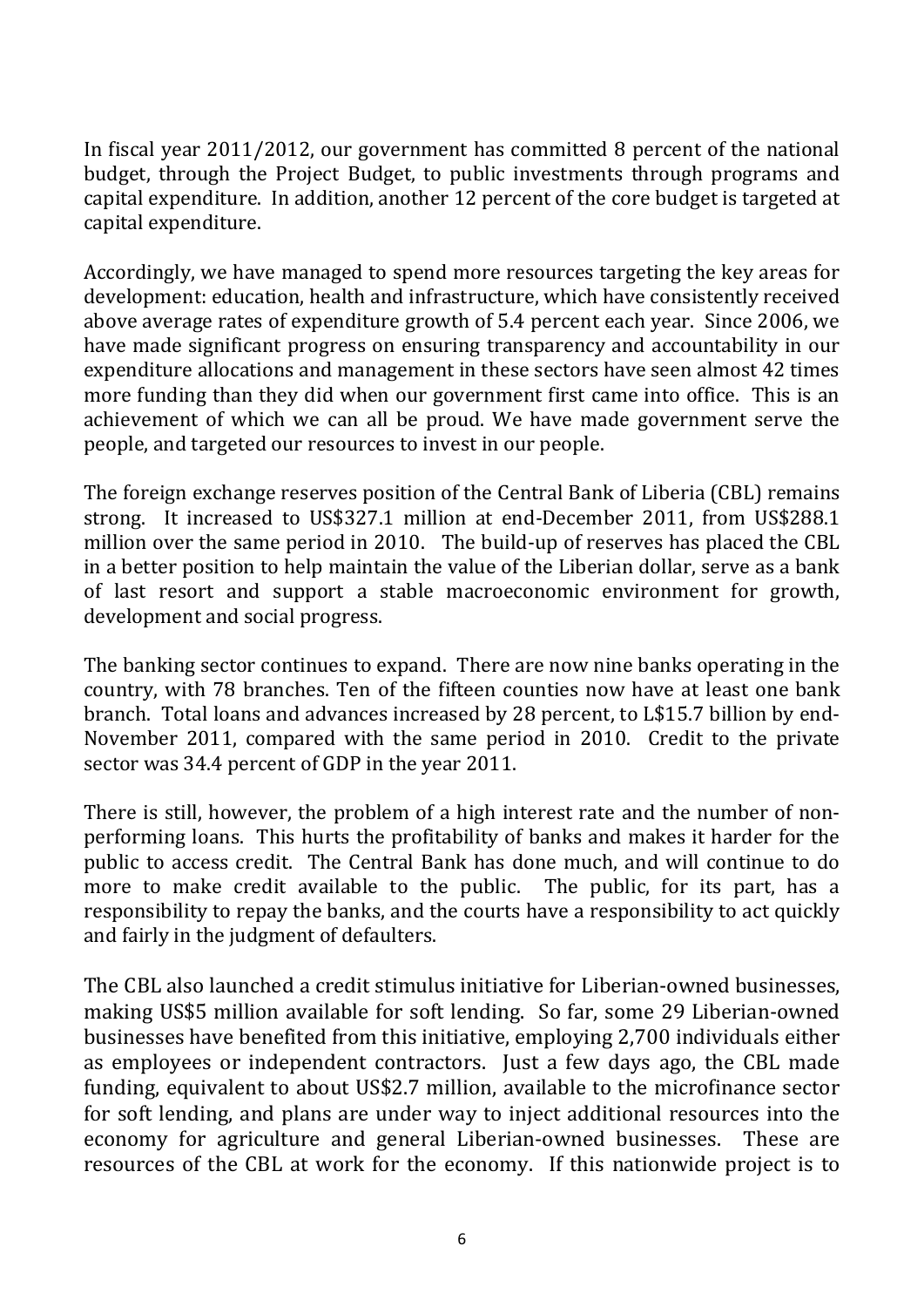work, then each of us must play a role. If the government endeavors to make loans available at reasonable interest rates, our people have to act responsibly and repay the loans.

## **FOREIGN AFFAIRS**

Liberia continues to maintain excellent relations with our neighbors, as we continue to serve as Chairman of the Mano River Union and, for the first time, Liberia will take on the important position of Vice President of our regional institution, the Economic Community of West African States (ECOWAS). Our relations with our partners remain strong, productive and mutually rewarding. Over the last year, 15 Ambassadors presented Letters of Credence. There are, currently, 13 Resident Foreign Ambassadors in Monrovia, 19 non-Resident Foreign Ambassadors accredited to Liberia, and 12 Honorary Consuls General resident in Monrovia.

We are pleased to note that the United Kingdom has advised us that they will be reopening their diplomatic mission near Monrovia. As a demonstration of the strength of the ties between our two countries, the United States, on January 17, opened its new, state-of-the-art \$164 million Embassy at Graystone, in Mamba Point, and has made Liberia a family duty station.

#### **YOUTH EMPOWERMENT AND OPPORTUNITY**

**Mr. Vice President, Mr. Speaker, Mr. President Pro-Tempore, Honorable Legislators, my fellow Liberians**: As I noted in my Inaugural Address, we have heard the message of our young people. We must do our best to provide equal opportunity to them, whether they are in Monrovia or in Picnicess.

With over 60 percent of our citizens below the age of thirty-five, Liberia has one of the world's youngest populations. Many caution that this youthful demographic is our greatest risk, the most likely source of instability. As I see it – and I'm sure you'll see it – our youth are the future of our country, and their future is in our hands. If we invest well and educate them, our future will be bright; if we invest poorly, fail to nurture and develop our young talent, then our future will look dim. I believe that over the next six years we can make our young people Liberia's greatest strength; we can harness the energy, enthusiasm and desire of our children to drive Liberia's future success. It is therefore, our youth, not diamonds, gold, oil or iron ore – that will be the driving force behind the nation's development and economic growth.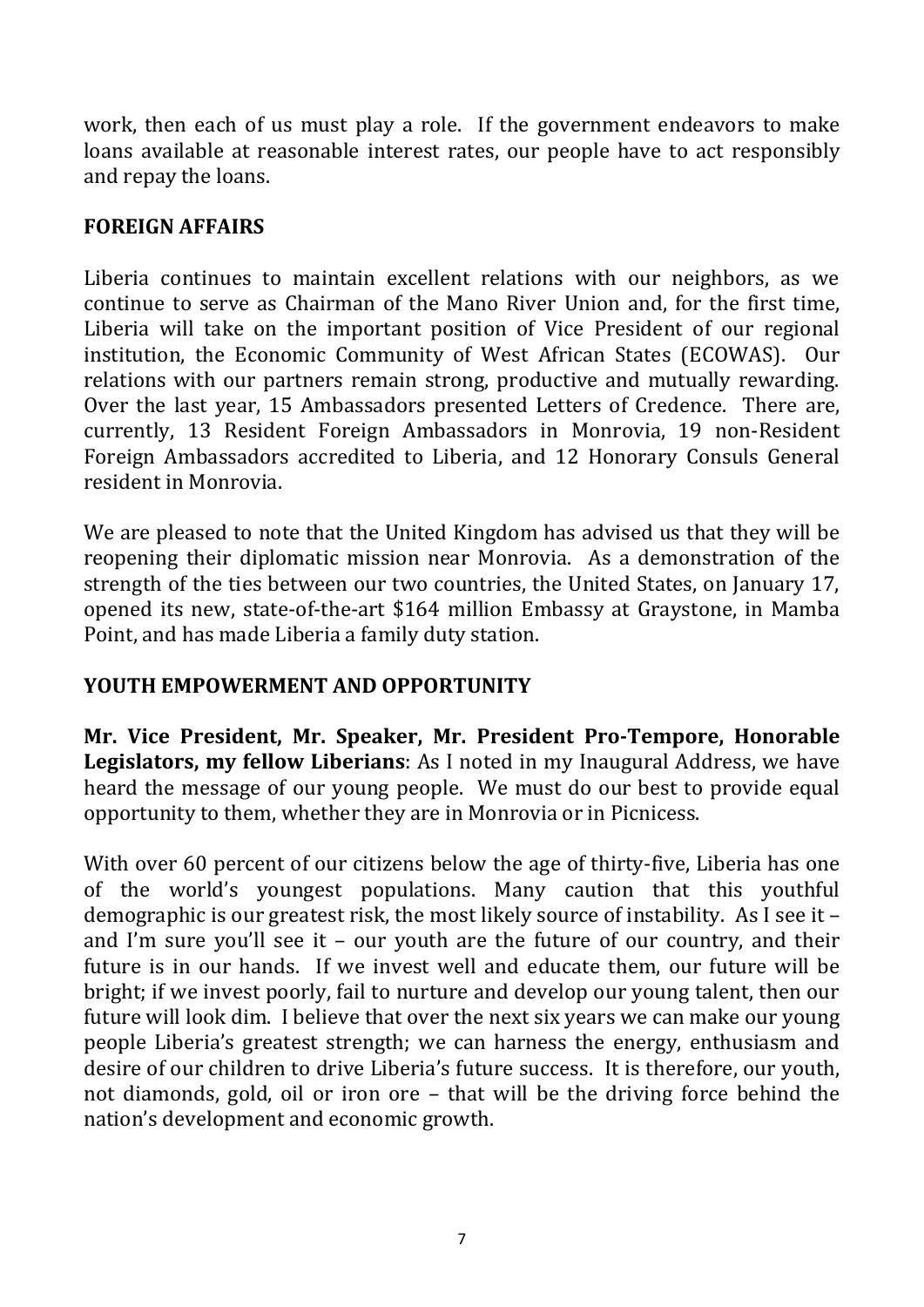Because we will center our long-term development strategy on our young people, we have to adequately prepare them for the future. Today we can say something we could not say six years ago: We have rehabilitated our schools and built several new ones. There are more children, from more diverse backgrounds, in our schools than at any time in our history. Their education must provide the knowledge and nurture the creativity that will allow our nation to thrive in the new economy. We have opened the doors of community colleges to our students in rural Liberia.

Nevertheless, as you know, our students continue to perform poorly on the West African examinations. Our sixth and ninth graders are below average in math and reading, and our twelfth graders rank near the bottom. Many of our students graduating from high school and college are reading and writing at the junior high or elementary school level. For these young people to lead us to a more prosperous future, we have to invest more in their basic education.

With your support, we will set higher academic standards for public schools and will develop and introduce a voluntary national test similar to the WAEC exams to measure the progress of our students.

With the Africa Coast to Europe (ACE) cable we landed right here in Monrovia last year, and our resolve to rehabilitate our hydro, we are well on our way to our goal of connecting our classrooms to the Internet. Therefore, while we continue to increase access, over the next six years we will focus on the *quality* of our educational system, improving standards so that our graduates can compete with their counterparts across the region. The first step was the passage, last year, of the Education Reform Act, but we must move quickly to improve teacher quality and make higher standards the norm.

The great majority of our teachers do a fine job. But in too many schools, teachers don't have the university majors or even minors in the subjects they teach. New teachers should be required to pass performance exams, and all teachers should know the subjects they are teaching. Next year's budget will contain new resources to help them reach higher standards. As we strive to bring excellence to every part of Liberia, we will continue to create the economic incentive some of the best and brightest of our university graduates to become teachers. Those teachers who do not measure up will be dismissed.

We also need to improve our vocational and higher educational sectors. In our long-term strategy to equip our youth with marketable skills and expertise, we will provide incentives for our high school graduates to pursue university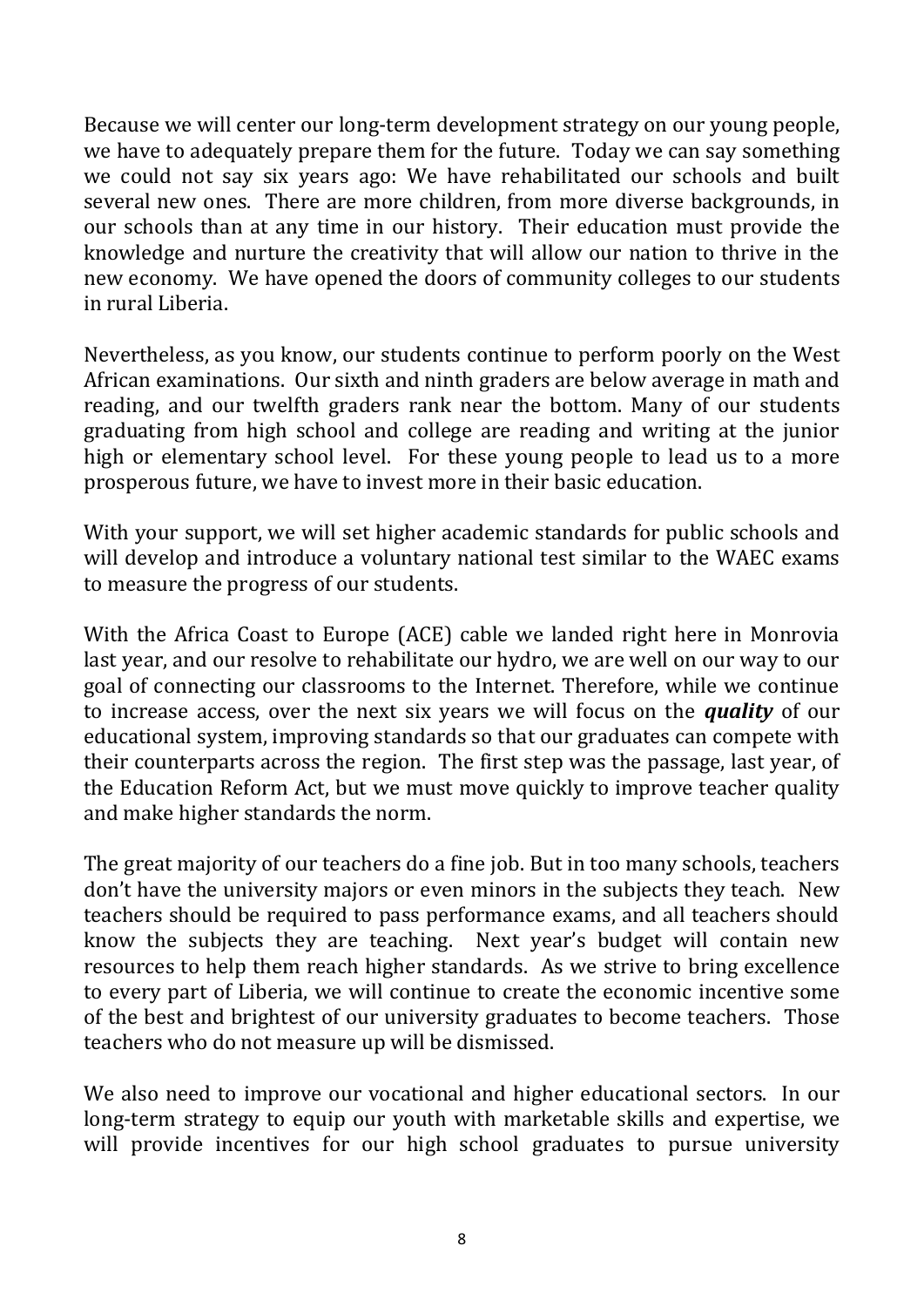degrees in technical disciplines – physics, engineering, mathematics, biology and chemistry.

We will continue to expand vocational opportunities by, among other measures, developing the Booker Washington Institute to increase the number of students, the variety of disciplines and modernize the training equipment. We will partner with the Liberia Opportunities Industrialization Center (LOIC) to open and expand training centers all around the country. We will partner with the Red Cross to expand their program of literacy and vocational training whose prime target are ex-combatants. With support from the Government of China, the Monrovia Vocational Training Center (MVTC) will, finally starting in April, receive a US\$10 million expansion grant. We are also consulting with mining companies to share with government their projected growth areas so that we can target our training programs to meet their emerging needs.

We will make provision for our young people outside of Monrovia. Government's decentralization program will create economic incentives for young people to remain in their counties or even begin migration away from the Capital. This will entail creating the environment to encourage entrepreneurship so that young people can start their own businesses and be self-employed.

We must pay special attention to our girls. It will be to Liberia's benefit when our women are educated and contribute as equal partners in government and the private sector. As I travel around the country, it breaks my heart to see what are, virtually, babies having babies – teenage girls raising families when they should be in school. Large numbers of young girls live on the streets, and resort to prostitution to make a living. Many girls, some very young, have their dignity and their future undermined by the viciousness of rape. This must be unacceptable truths for all of us. We therefore plan to partner, where possible, with faith-based institutions, with the churches, to reopen and expand girls' boarding schools, to reduce the pressure on our young girls and provide a nurturing environment where they can learn and become contributing members of society.

**My fellow Liberians**: While the government will do all this and more, our young people also have a role to play. Over the Christmas vacation, as you know, we established a short-term jobs program to put money in the pockets of many of our youths for the holidays. While mistakes were made in the planning and implementation of the program, the response of some of our young people was appalling. The vandalism to property exceeded the total worth of the program itself. While we will continue to defend the right to protest within the confines of the law, there is no room for wanton violence and destruction. Thus, the many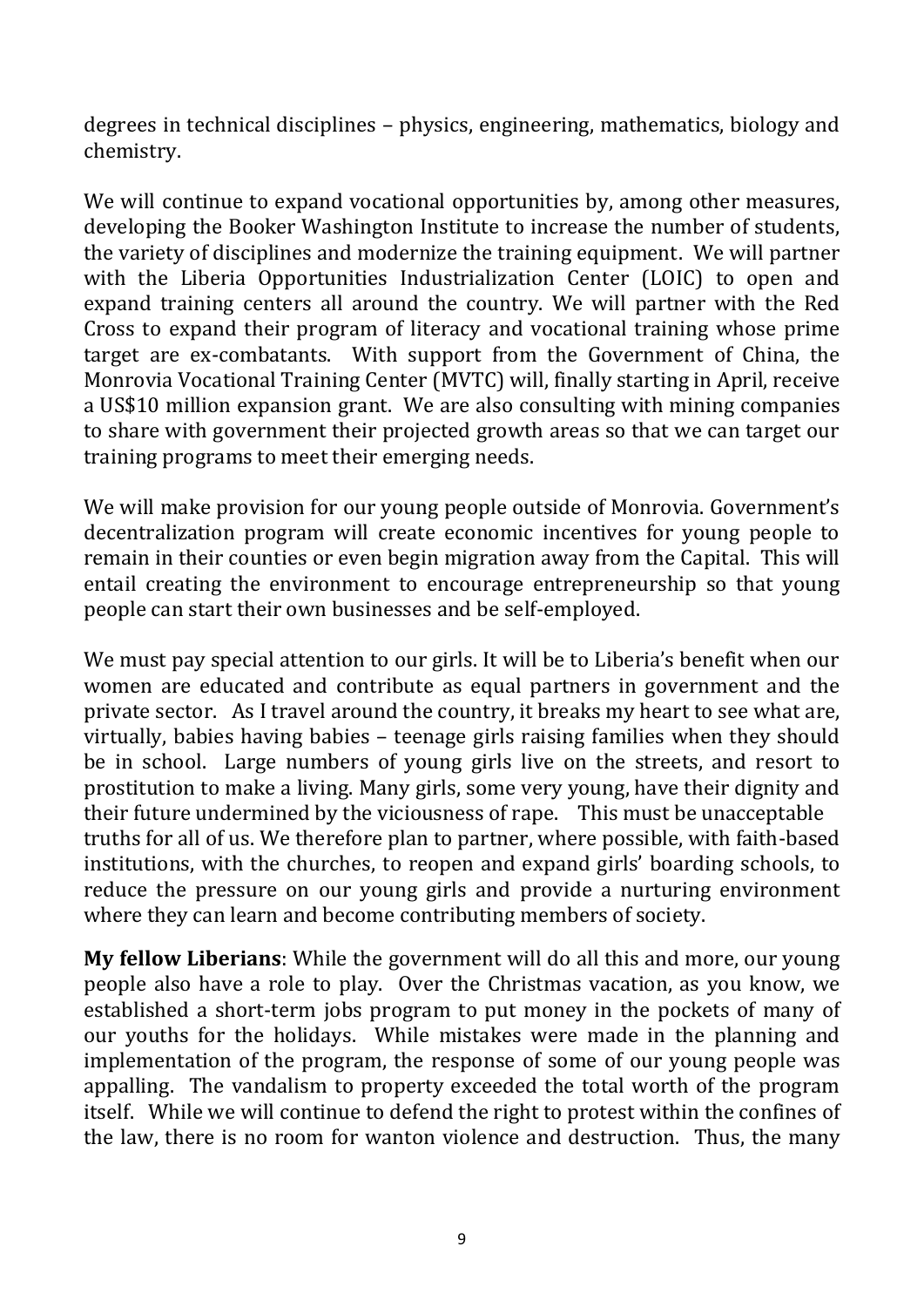young people arrested during the Christmas riots will be prosecuted and, if found guilty, they will go to jail and serve out their term.

**Honorable Members of the Legislature:** Last May, the Senior Advisor Office embarked on a Social Enterprise Development Program (EDP), to make Liberians self-sustainable and enterprising. The program earmarks youth and women in economically challenged communities in Montserrado County. Since its inception, 18 groups have benefited. Today, we are pleased to have with us Ms. Elizabeth Dorkin and Ms. Vero Santi. These are the owners of the Doe Community Women Tailoring Shop. With an initial investment of just US\$5,271 Elizabeth and Vero rented a shop, purchased sewing machines and other materials, and have already enrolled and successfully trained 150 women.

Also with us are Emmanual Parrison and Burphy George, from Strapper FC in New Kru Town. Strapper FC is comprised of 17 young people. With an investment of US\$10,627 a shop was rented, furnished with play station, barbering materials and two motorbikes to start a business. Today, these young people who were once neglected have a sustainable source of income to help feed themselves and contribute to their educational advancement.

The stories of these young people show that they have empowered themselves through their efforts and industry. We hope they will serve as a motivation and incentive to others. Let us all give them a big applause.

## **A MORE JUST ECONOMY AS A PATH TO PROSPERITY**

**My fellow Liberians**: In our first term, our task was to lay a foundation, a springboard, for the progress of our great nation. We have done this, with stability, growth, debt relief and new infrastructure. That foundation was a means to an end, and that end is the improving quality of life for ALL our citizens. This is our mission today: to create the infrastructure, jobs, services and conditions that will not just meet our people's needs but improve their lives. Over the next six years, therefore, we must grow our economy to accommodate all Liberians, from the biggest landowner to the smallest petty trader. In our first term we lifted Liberia; now we will lift Liberians!

How, then, do we transform our old economy from a plantation or concessionaire economy perceived to run for the benefit of a few, to a modern, inclusive economy? There is no magic wand that we can wave to turn our subsistence agricultural economy into a vibrant manufacturing economy. We cannot turn our uneducated and unemployed youths into doctors, lawyers and professors overnight. However, there is hope; there's hope for a better future if we all work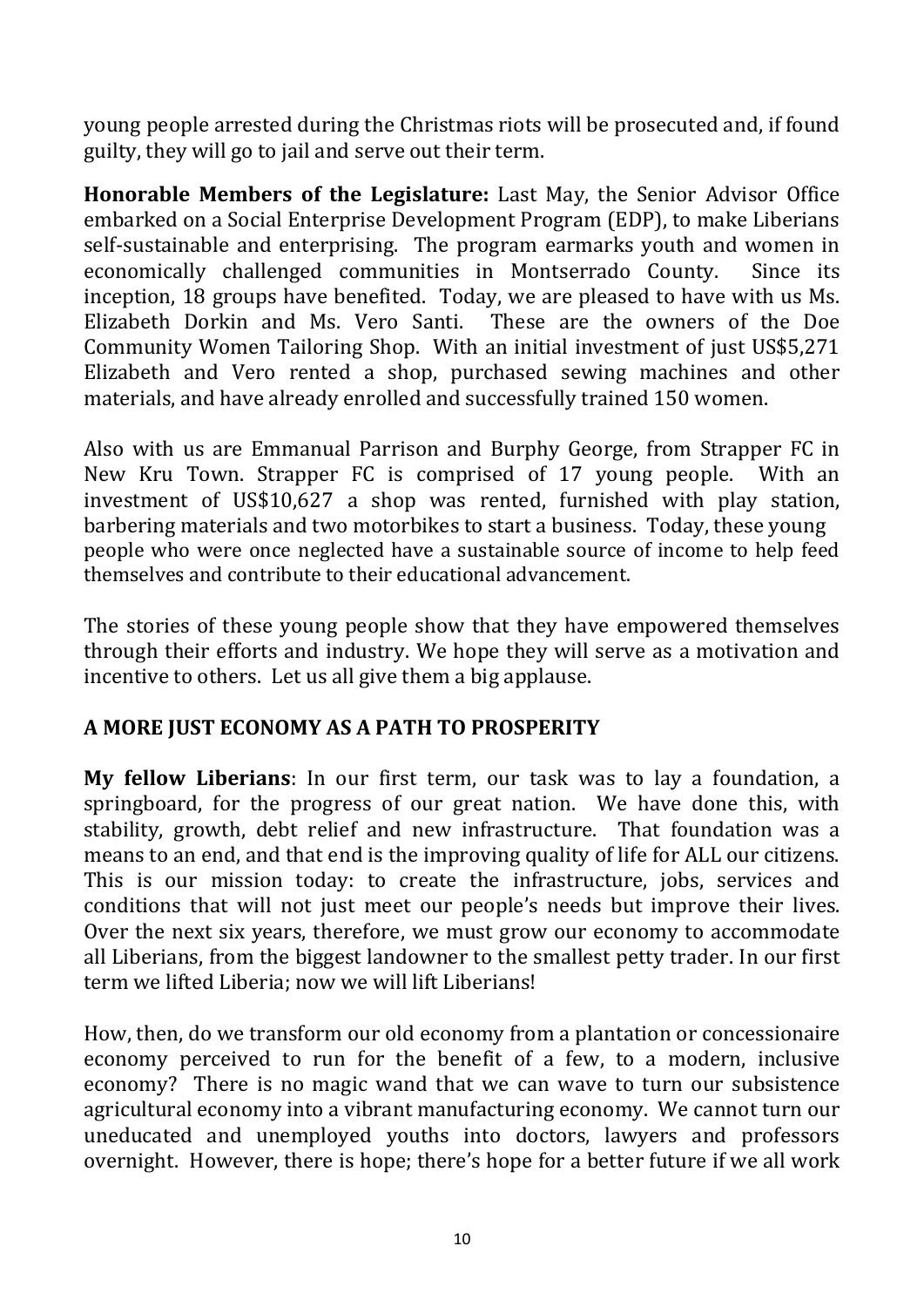toward it, in which every Liberian has access to a decent education, is gainfully employed, and every young person can own their own business. Such a future is within our grasp.

We must start by rebuilding our infrastructure. It is impossible to create new Liberian industries without the energy to operate machinery, the roads to transport supplies and products, and the ports to cheaply export these goods to foreign markets. The only way to create a robust economy is to supply access to these economic essentials – the electricity, road and port infrastructure that fuel these businesses. Without this national backbone of high-quality, affordable infrastructure, our other efforts will be in vain. This, then, must be a top priority.

We have laid the foundation for the task ahead of us. We have restored energy to Monrovia, and have connected 5,000 customers to the public grid. We have rehabilitated over 1,000 miles of up-country roads and built 400 miles of feeder roads to connect communities. We have restored Monrovia's roads, made the Robertsfield Highway driveable again, and are on the final stretch of the Cotton Tree to Buchanan road. The contract for reconstruction and paving the Red Light to Gbarnga road will finally be signed this week, and the process will commence on the Gbarnga/Ganta/Mendicorma segment.

Concerning our ports, last year we signed the concession to the Freeport of Monrovia, and we are well on the way to restoring the marginal wharf. We have made progress. But we have a long way to go to make the Bassa, Sinoe and Harper ports functional and modernized. Similarly, we have some ways to go to modernize our international gateway, Roberts International Airport.

In the next six years, we are determined to build the infrastructure of the next generation – a set of public works that will be used for the next fifty years and beyond. Starting this year, we will start the process for the restoration of the Mt. Coffee hydropower station, thereby returning the fast-flowing waters of the St. Paul River to its rightful place as the primary source of energy for our nation. We will build the accompanying transmission and distribution lines so that all nearby counties have access to this great energy source.

While Mt. Coffee is being rehabilitated, we will add another 30 MW of power to our existing base, expanding electricity to Monrovia and its environs. In the next five months, the Liberia Electricity Corporation (LEC) will connect 5,000 households, followed by another 5,000 customers in the five months after that.

By expanding the customer base, we hope to be able to reduce the cost of electricity – too high today, at fifty cents per kilowatt hour. This, in turn, will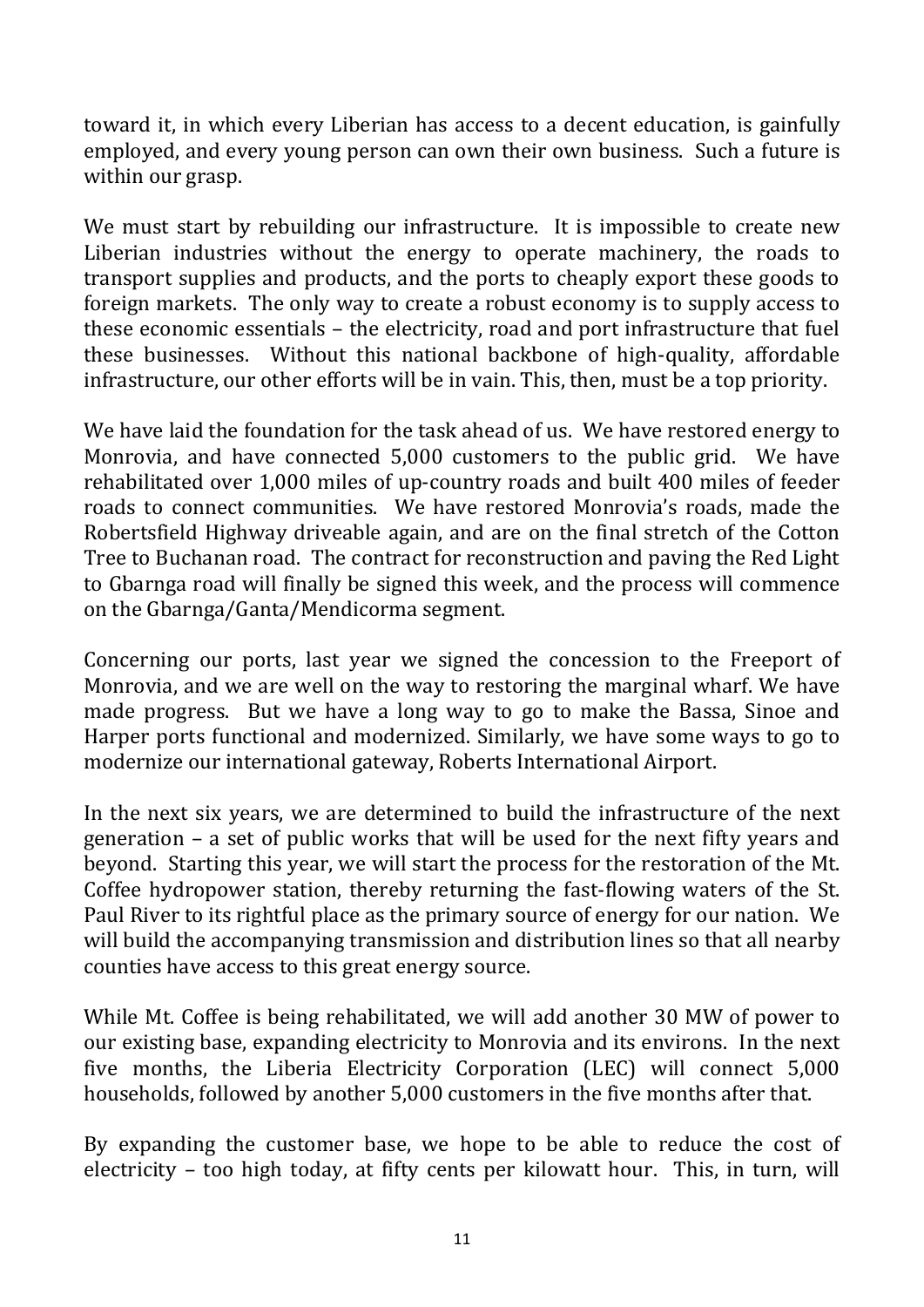relieve the pressure on small businesses and allow them to increase their profit margins. If the economy is to work for all Liberians and not only for big concessions, then we have to generate electricity that is reliable, affordable and accessible to a greater number of people. This is what we mean when we say we will make the economy more just.

In expanding opportunities, we will continue to invest in the construction of roads to connect our cities, improve access to markets and reduce the cost of transportation. Roads connect us as a people and help farmers reach towns, and townspeople to reach cities. They are the arteries of any nation. In the next six years, we will not have rebuilt our entire road network, but we will aim to have completed as much as we can.

As proof of my government's intent, in the next 150 days we will lay out a plan for the construction of all major roads in Liberia over the next six years. By making it easier to travel between our cities, we will reduce the price of food and other commodities. We will make it easier for traders to move their goods around the country. This is investment in a just economy.

While we expand physical infrastructure, we will continue to improve access to quality services for our people. We have already increased treated water from 3 million gallons in 2010 to 5.5 million gallons a day in 2011, toward a target of 11 million gallons by the end of the year. This will enable the Liberia Water and Sewer Corporation (LWSC) to add 100,000 more customers to the 700,000 it currently serves.

We are partnering with multilateral organizations to complete the restoration of pipe-borne water to Buchanan, Zwedru and Kakata, and finalizing negotiations with our partners on the rehabilitation of facilities in Robertsport, Sanniquellie and Voinjama. We have also completed assessments of four cities in Nimba and Lofa Counties. We are considering a public-private partnership (PPP) with the Coca-Cola Company to provide clean water to areas beyond LWSC's capacity.

Because we are expanding access to health and social services, the proportion of people living within five kilometers of a health facility increased from 41 percent in 2006 to 71 percent in 2011. The number of health facilities increased from 354 in 2006 to about 550 in 2011.

For quality health, we will continue to provide resources to health centers and expand the healthcare workforce, whose numbers have increased from 3,966 in 2006 to 8,553 last year, and with the skilled birth attendant to population ratio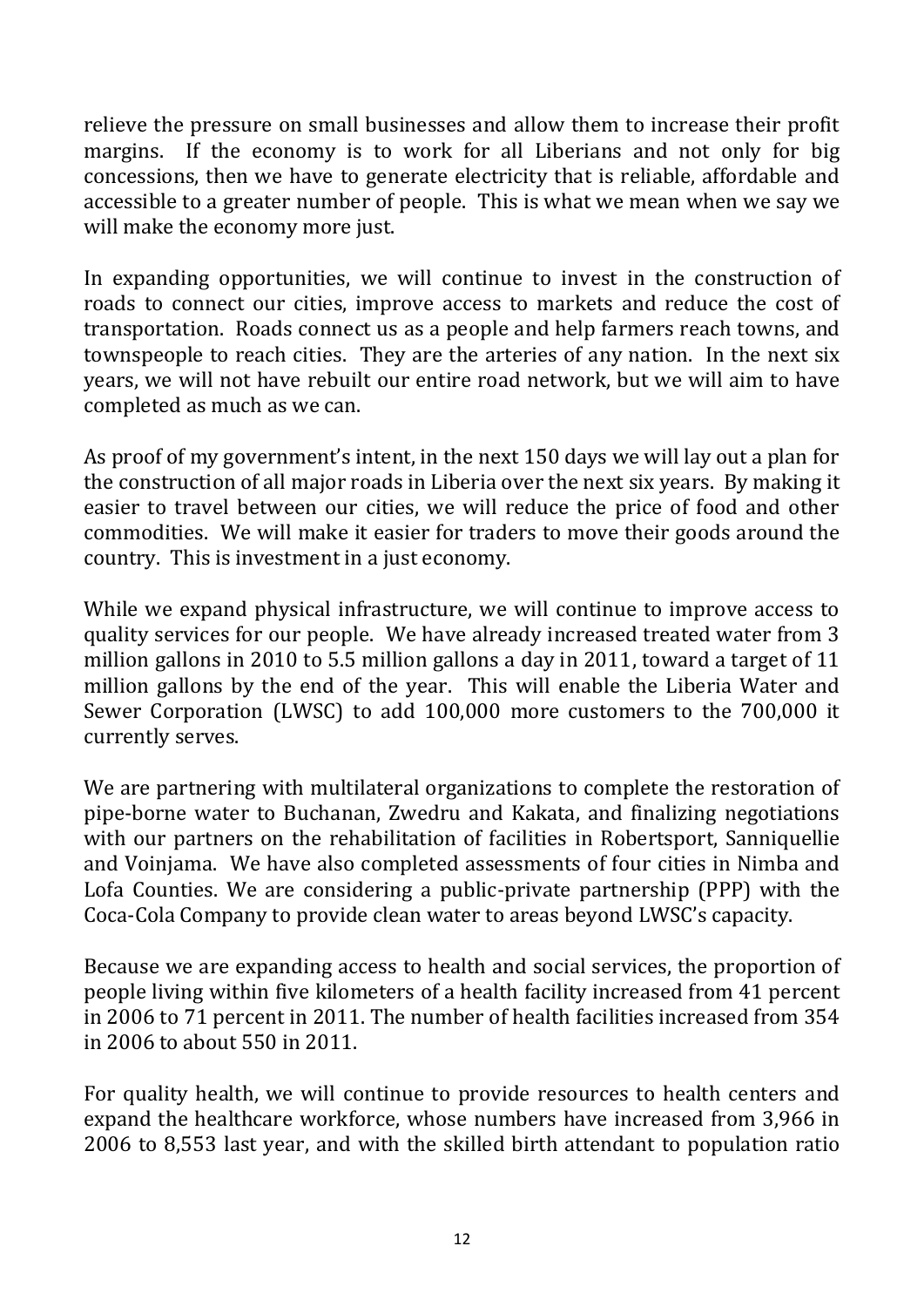increasing from less than one per 10,000 people in 2006 to six per 10,000 people in 2011.

Beyond access to potable water and adequate health services, we must also tackle our people's urgent need for decent shelter. To address our housing deficit, the National Housing Authority (NHA) has concluded arrangements for the construction, in two phases, of a low- to middle-income housing community development in Schiefflin Town, with up to 600 units. Other initiatives include the NASSCORP/NHA Brewerville Project, the Buchanan Housing Project, and the NOCAL Housing Project. A long-term home mortgage finance program is being finalized to enhance this effort.

Over the next year, NHA will focus both on building affordable homes and providing complete urban environments, to serve as viable living alternatives to Monrovia. This will help ensure a more decentralized and dispersed national population.

The issue of land and land rights continues to constrain our housing and agriculture programs. The Land Commission will be given more support to address the excess or inappropriate use of land by concessions, the holding of undeveloped prime urban land, and the many areas of illegality relating to land use and purchases. This will provide impetus to our program for prioritizing agriculture, with a focus on small farmers who represent the potential to ensure our nation's food security. This focus has already shown results, with more than the doubling of production of our basic staples, rice and cassava, by small farmers.

#### **GOVERNANCE AND RECONCILIATION**

**Honorable Legislators, my fellow Liberians:** As we marvel at our progress, and look forward to the future, we can never forget that all our progress has been possible because we are at peace. To guarantee this, for the last six years, with the help of our international partners, we have started the process of transforming our security forces into a modern professional, defense force. Starting this year, we must begin preparing for the eventual departure of our friends in UNMIL. This leaves us with an important question: What else do we need to do, as a country, to ensure that our peace is irrevocable, that we can never slide backwards?

I have talked about the economic empowerment of our people: giving especially young people an education, the right skills, and access to jobs so that they have a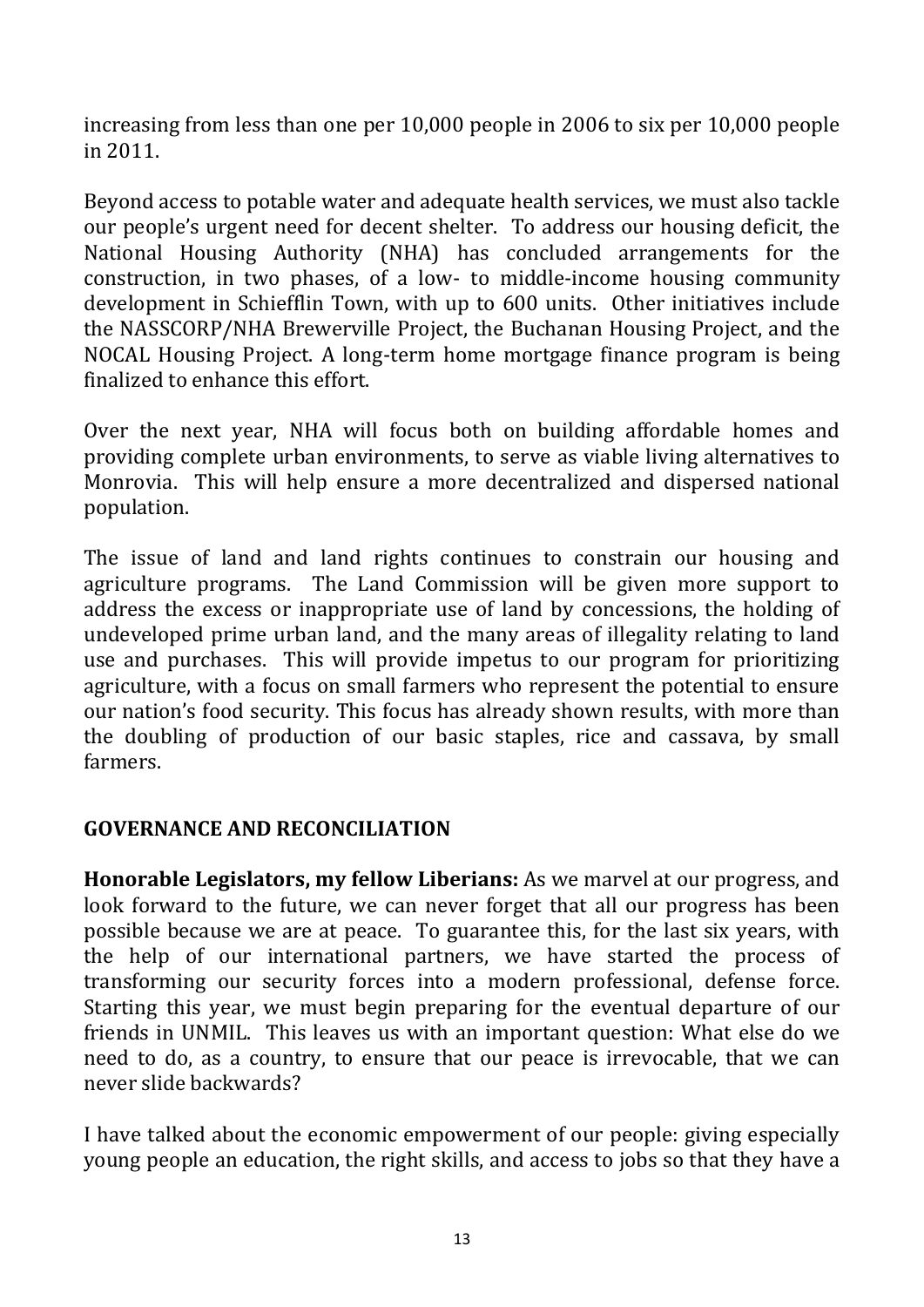stake in society; I have talked about the need for quality services and the infrastructure that we need to succeed. The improving quality of life, and the equality of our people, is a fundamental necessity for our continuing peace and progress as a nation.

But peace and progress are not a matter of material conditions alone. We have to address those aspects of well-being that we cannot see or touch, those which lie beneath the surface but are no less real. I believe the greatest challenge in our revival as a nation lies in the rehabilitation of the Liberian national spirit, and that was the reason I chose the theme of patriotism in my Inaugural Address a week ago.

#### **Governance & Democracy**

To rehabilitate the Liberian national spirit, we must continue to raise the quality of our democracy. One week ago, we celebrated the passage of another national election. As I stated then, it was a miracle summoned by the people and the beginning of a new chapter. The only way we can ensure that our peace does not unravel, is if we protect and uphold our democratic principles. Freedom, not our armed forces, is our greatest guarantee.

This is why, in the years ahead, we want Liberia to become one of Africa's strongest democracies. To begin with, we will bring all voices together in a National Forum to reform our Constitution and reconcile our politics. We will continue to protect and deepen human rights and civil liberties. In Liberia, no one is persecuted or imprisoned for their views, but we will not slip or let our guard down. A week ago, I spoke about creating a democracy of policies not personalities: we will support the creation of Liberia's first independent policy research think tank, to improve the quality of our public policy debate.

We will continue to protect freedom of expression, but hold people responsible under the laws for their utterances. To those in the media who vigilantly guard our right to expression, we salute you. We will be your sparring partner but not your enemy. You must continue to speak truth to power, and to wield your own power with responsibility. The coming year will see the creation of a new broadcast regulator, along with clear guidelines to protect freedom of expression and accuracy. We will appoint an independent Commissioner for Information, to keep our promise of freedom of information.

We will continue to raise the quality of our governance, and implement the Report of the Governance Commission to rationalize ministries and make government more efficient. This includes merging the Ministries of Finance and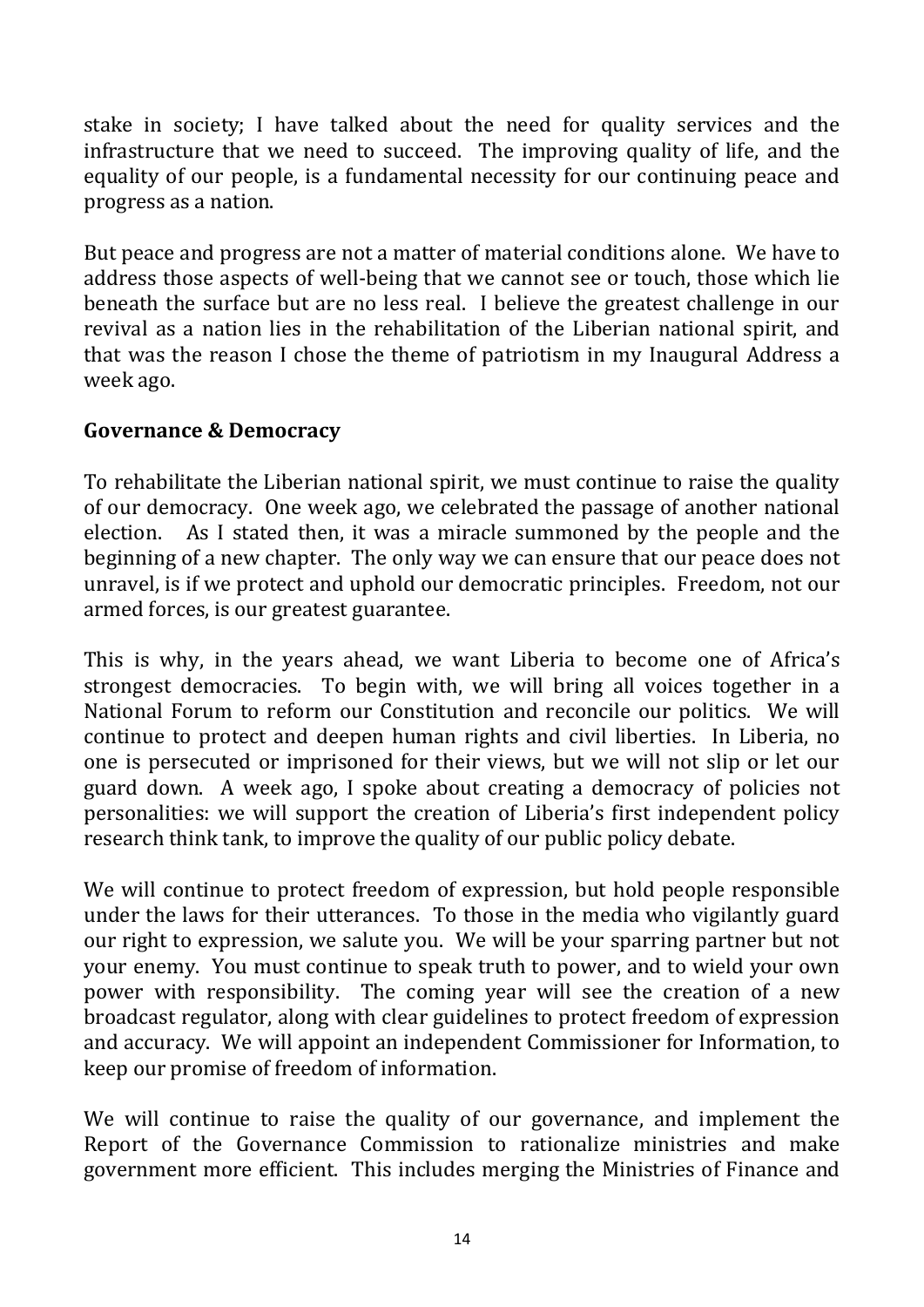Planning, and operationalizing the National Bureau of Concessions to absorb the Bureau of State Enterprises and the Concessions Secretariat.

Our new Code of Conduct is a landmark step to improve the quality and accountability of those in government. This will be matched by an open assets declaration for all public officials. To set the example, I will submit my declaration to the LACC before the end of this week and expect all nominated officials to do likewise. The Governance Commission plans to convene a National Integrity Forum to build a stronger partnership between government and civil society and root out corruption.

Corruption still blights our society, and remains deeply ingrained. Although we have strengthened the institutions and processes for prevention, we must continue to improve the punishment of wrongdoing. We will submit again an amendment for greater powers of prosecution for the Liberia Anti-Corruption Commission (LACC), so that it can prosecute as soon as an investigation establishes cause. We will nominate a new Auditor General, and continue to support an effective and independent General Auditing Commission (GAC).

Our justice system still needs radical reform and improvement. We will construct five new regional justice and security centers to enhance security and increase access to justice, the first of which is already under construction in Gbarnga. We will increase the number of county attorneys, extend the probation program to reduce prison overcrowding, and commence the construction of a new central prison in Montserrado. Our thorough review of the justice system will include proposals to strengthen the jury duty system –which is at the heart of a fairer court process and access to justice for our people.

Above all, we are approaching a turning point where our institutions are strong enough to pass responsibility to where it really belongs: with people. For too long, people have looked to the State to provide for them. But if you live off someone else, you have no power. If one capable of work resorts to begging or extortion to survive, you are dependent, reliant and disempowered. We have to reverse this disempowerment to put control in the hands of responsible citizens.

Our agenda to decentralize government is at the heart of this agenda. Within three years, all government ministries and agencies responsible for delivering public services will have created county centers for the delivery of goods and services, thereby pushing power out of the capital and into the hands of regions, communities and people. Local Education Boards will give people more say over their children's education, as will local health authorities in that sector.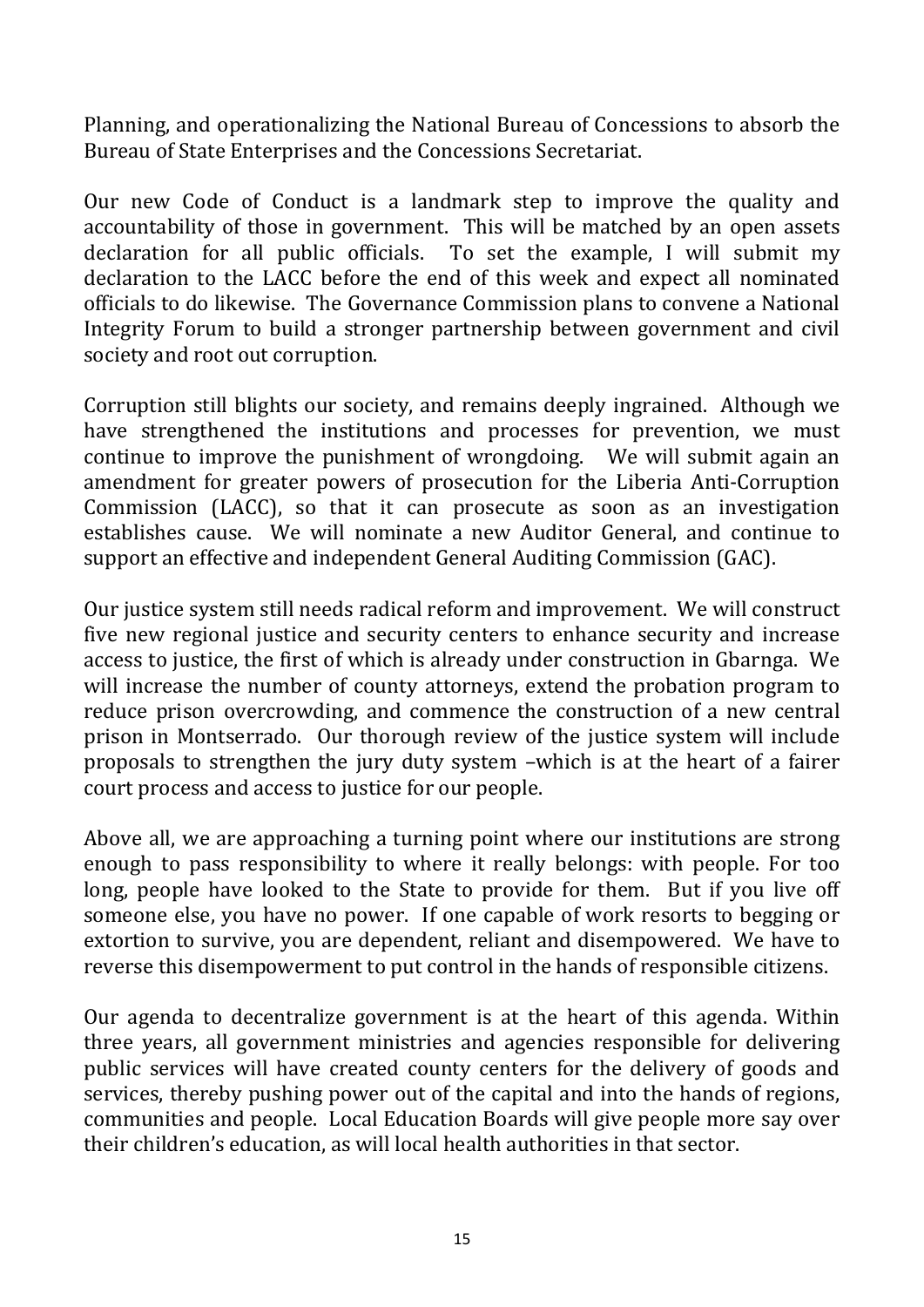### **National Healing and Reconciliation**

**Members of the National Legislature:** To guarantee our peace, we must do more to unite our people. Liberia is today a nation at peace, but not yet at peace with itself. Our journey of national healing is under way, but it is not complete. To claim the future, we must reflect and heal the past.

True reconciliation is a question of justice: justice in dealing with the past, justice in our processes of government and law, justice in our economic development. I believe that our reconciliation depends most on the things I have spoken about: empowering our youth, creating jobs and opportunity, and spreading development to **all** our people, so that progress belongs to everyone.

But we cannot move forward unless we address the wounds of the past. We will advance the Truth and Reconciliation process by implementing all practical recommendations. This will not be a hollow exercise, but the pursuit of genuine, meaningful closure with the past.

If this objective is to be achieved, it will require a more effective leadership at the Independent National Commission on Human Rights (INCHR), which is poised to initiate the most important part of our reconciliation and healing process: the National Palava Hut Program. Under this grassroots, locally led process, Palava Huts in communities up and down the country will reverberate with a great National Dialogue. We will create a space where the truth is sacred, and renew our peace-building efforts to heal fractured communities. I am prepared to be the first to appear before it, to say what I have already said, to challenge untruths, to say what I have done and what I have not done, and to demonstrate that no one is above this process of healing and truth-telling.

This process of consultation will be reinforced by my fellow Peace Laureate, Leymah Gbowee, as she launches the Liberian Reconciliation Initiative. Under her leadership, it will provide an independent platform for Liberians, irrespective of the social, economic, political, and geographic orientation, to address past abuses, reconcile fractured relations and communities. It will be integrated into the work of the Independent National Commission on Human Rights, as well as the National Visioning exercise. Indications from Ms. Gbowee's initial consultation demonstrate how misinformation and misunderstanding can result in misplaced perceptions that contribute to unnecessary divides.

Finally, we will launch a National Visioning process that imagines a new future for Liberia. Our country has come a long way as a nation and has endured many challenges. Through it all, Liberia has stood as a blessed and strong nation. Our people have demonstrated immense resilience and resolve throughout the ages,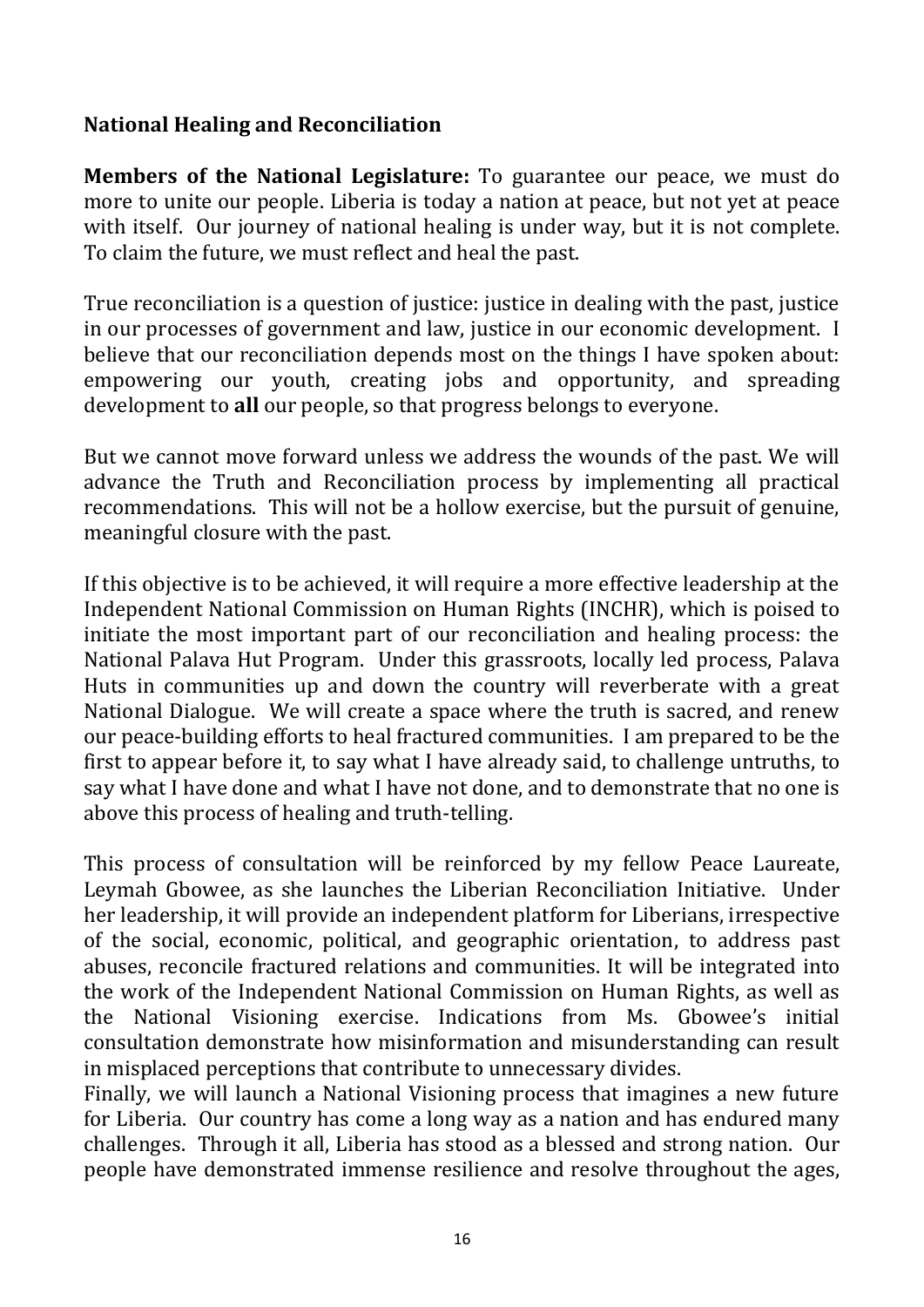but during the years of challenges and strife, the world changed. What was relevant 100 years ago is no longer relevant today. Ugly things happened to us as a people and a country; we must talk about them, and with that understanding we will forge a new collective vision for our country.

Through the visioning exercise, we will choose together a direction for our country. Before we do, we will answer five important questions: Where have we come from as a nation? Where are we today? Why are we here today? Where do we want to go? And how do we get there? We must do so in an open and inclusive way, in a dialogue that captures the hopes and dreams of everyone. I will therefore appoint a National Steering Committee, which will reflect regional, gender and generational constituencies, to carry out an inclusive consultation on our national vision, beginning in February.

This new vision for our country, built from the ground up, will guide our threeyear budget process. Ministries and Agencies will develop strategies in line with the conclusion of the National Visioning process and the new five-year plan being formulated by the Ministry of Planning and Economic Affairs. Budgets will be set in accordance with implementing the strategies in the plan to achieve our development goals.

Let all join the dialogue, and let all voices be welcome. Let all come to the table, and let us all send a message: To those who would cling to the hatred of the past, you cannot succeed. If you sow the seeds of hatred and division, your bitter fruits will not nourish you, they will poison us all. But if you join the path of peace that our people have chosen, then together we will find common ground, rediscover what unites us and build an inspiring vision for the future.

This vision is the final part of the rehabilitation of the Liberian spirit. Healing with the past is a means to an end, and that end is to be able to move forward as one people, united. To be able to look forward and steer a clear path, we must renew our sense of self and nationhood, of what it means to be Liberian, of our common destiny. This is the spirit of patriotism.

#### **NECROLOGY**

It is often hard to accept the passing away of loved ones, but we take solace in the memories of the roles they played in the life of the nation. In the past year, we have lost many of our prominent citizens, among them: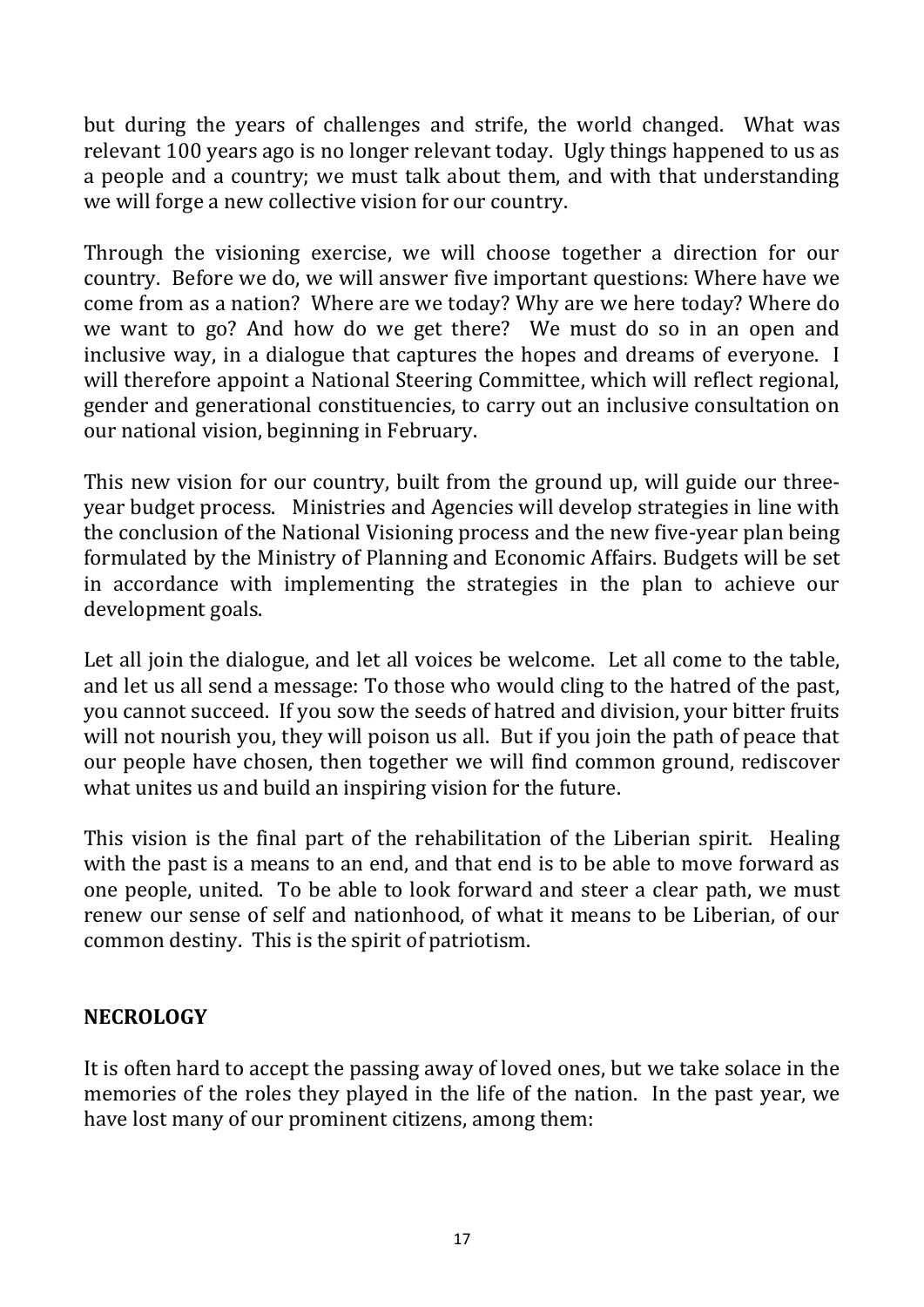Rt. Rev. Edward W. Neufville, Bishop, Episcopal Church of Liberia; Cllr. Isaac Wonasue, Senior Legal Counsel, Central Bank of Liberia; Hon. Gabriel J. Tucker, former Minister of Public Works; Mrs. Antoinette Tubman, former First Lady of the Republic of Liberia; Hon. Jonathan S. Reffell, Ambassador-at-Large; Mr. Joe W. Mulbah, former Minister of Information; Dr. Louise York, Founder & First President of the African Methodist Episcopal University; Chief Jallah Lone, former Head of the Liberia Council of Chiefs; Hon. Nelson Wah Bah, Representative, Sinoe County; Dr. Peter L. Naigow, former Vice President, IGNU; Mr. George Sackor, former football player, Liberian National Team; and Hon. Emmanuel Togba Twegby, former Minister of Post & Telecommunications.

#### **CONCLUSION**

**Mr. Vice President, Mr. Speaker, Mr. Pro-Tempore, Honorable Members of the Legislature**: All of the policies I have outlined in this address – economic justice, empowering our youth, expanding and modernizing our infrastructure, making our government more responsive, accessible and accountable, and reconciliation – and all of the promises are intended to restore, once again, Liberia as a place where dreams are nurtured and encouraged.

There was a time when young people came to Liberia to study. They came from Sierra Leone, Guinea, Côte d'Ivoire Ghana and Nigeria because our country was a land of opportunity. It is amazing to travel across this region and meet people who say, "I used to live in Liberia. I was born in Liberia. I went to school in Liberia. I used a Liberian passport in our liberation struggle." It was a place where a person who worked hard could succeed, even those who were not citizens. This is why people came here, and that is our vision for Liberia, the legacy to which we aspire.

But our own citizens will provide the means of enhancing national capacity. We will therefore continue our engagement with Liberians in the Diaspora, one of our greatest resources, who play an important role both in the economic and political life of our country.

**Fellow Liberians**: Together, we can create the new Liberia. We can re-create a Liberia where a young person growing up in Buutuo needs not come to Monrovia to succeed, because there will be plenty opportunities in Sanniquellie or Ganta or Yekepa. A young school girl in Bo will not have to leave Grand Cape Mount because she can obtain quality education in Sinje or in Robertsport. And after she graduates, she should be able to find gainful employment right there in her county. Young men and women will not have to leave Maryland or the southeast,